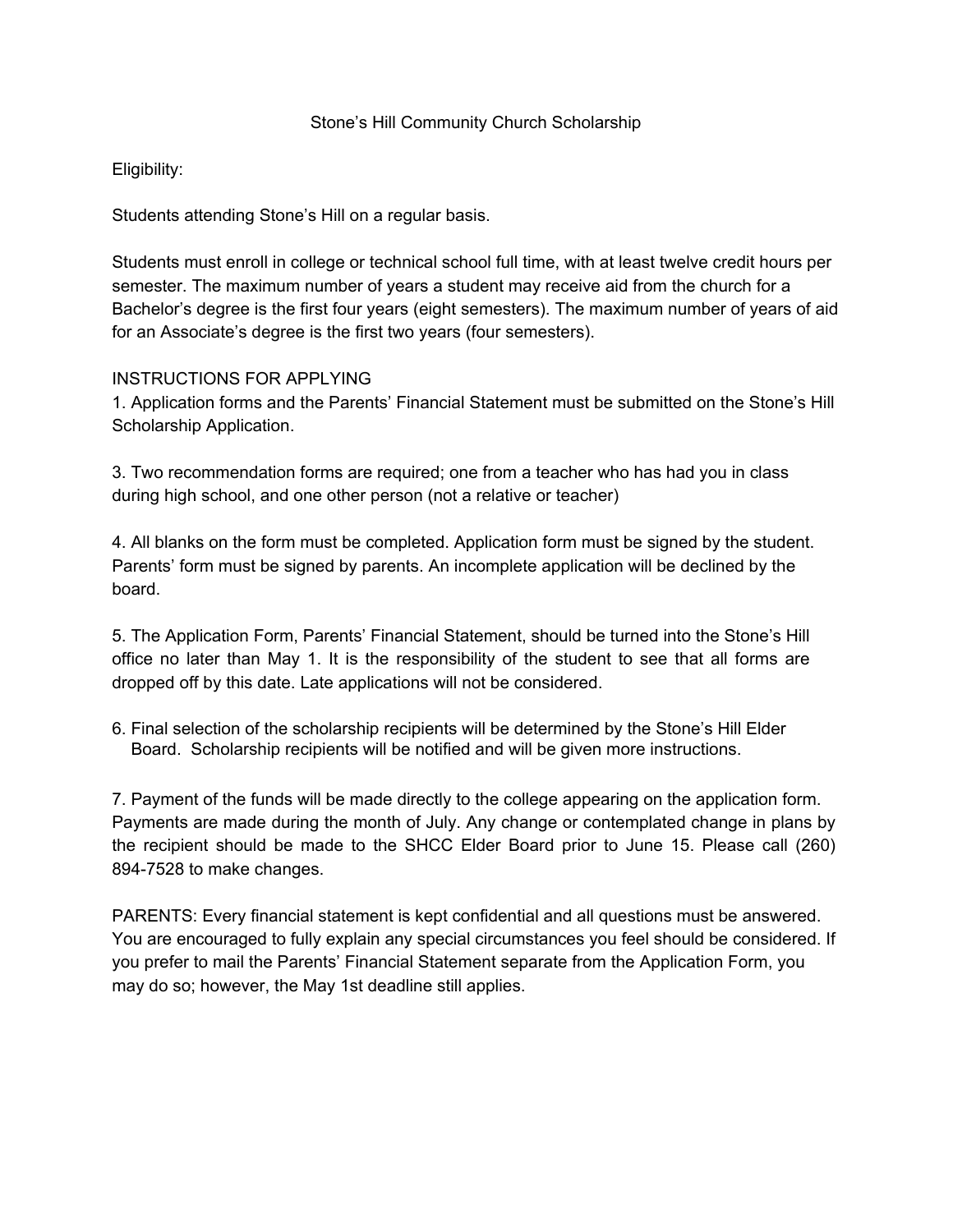Stone's Hill Community Church Scholarship Application Form Name of High School Name of High School Near Class Rank \_\_\_\_\_\_\_\_ in class of \_\_\_\_\_\_\_\_ SAT Scores: Math\_\_\_\_\_\_\_\_ Verbal\_\_\_\_\_\_\_\_ Writing\_\_\_\_\_\_\_\_ 1. Name Last First Middle 2. Home Address\_\_\_\_\_\_\_\_\_\_\_\_\_\_\_\_\_\_\_\_\_\_\_\_\_\_\_\_\_\_\_\_\_\_\_\_\_\_\_\_\_\_\_\_\_\_\_\_\_\_\_\_\_\_\_\_\_\_ 3. Home Phone \_\_\_\_\_\_\_\_\_\_\_\_\_\_\_\_\_\_\_\_\_\_ Cell Phone \_\_\_\_\_\_\_\_\_\_\_\_\_\_\_\_\_\_\_\_\_\_\_\_\_ 4. Social Security Number \_\_\_\_\_\_\_\_\_-\_\_\_\_\_\_-\_\_\_\_\_\_\_\_\_ 5. College you will be attending **EXECUTE:**  $\frac{1}{2}$  and  $\frac{1}{2}$  and  $\frac{1}{2}$  and  $\frac{1}{2}$  and  $\frac{1}{2}$  and  $\frac{1}{2}$  and  $\frac{1}{2}$  and  $\frac{1}{2}$  and  $\frac{1}{2}$  and  $\frac{1}{2}$  and  $\frac{1}{2}$  and  $\frac{1}{2}$  and  $\frac{1}{2}$  6. College Financial Aid Office Address \_\_\_\_\_\_\_\_\_\_\_\_\_\_\_\_\_\_\_\_\_\_\_\_\_\_\_\_\_\_\_\_\_\_\_\_\_\_\_\_ 7. Have you been accepted? Yes No Date of entrance 8. What is your major? 9. Four year course \_\_\_\_\_\_ Two year course\_\_\_\_\_ Other (explain)\_\_\_\_\_\_\_ 10. Where do you see yourself in the job market after completion of college? \_\_\_\_\_\_\_\_\_\_\_\_\_\_\_\_\_\_\_\_\_\_\_\_\_\_\_\_\_\_\_\_\_\_\_\_\_\_\_\_\_\_\_\_\_\_\_\_\_\_\_\_\_\_\_\_\_\_\_\_\_\_\_\_\_\_\_\_\_\_ 11. Are you a 21st Century Scholar? Yes No 12. If awarded this scholarship, how will the remainder of your expenses be paid? Family: Yes No Work: Yes No Loans: Yes No 13. Jobs which you have held: \_\_\_\_\_\_\_\_\_\_\_\_\_\_\_\_\_\_\_\_\_\_\_\_\_\_\_\_\_\_\_\_\_\_\_\_\_\_\_\_\_\_\_\_\_\_\_\_ \_\_\_\_\_\_\_\_\_\_\_\_\_\_\_\_\_\_\_\_\_\_\_\_\_\_\_\_\_\_\_\_\_\_\_\_\_\_\_\_\_\_\_\_\_\_\_\_\_\_\_\_\_\_\_\_\_\_\_\_\_\_\_\_\_\_\_\_\_\_

Date:\_\_\_\_\_\_\_\_\_\_\_\_\_\_\_\_\_\_\_\_\_\_\_\_\_\_\_\_\_\_\_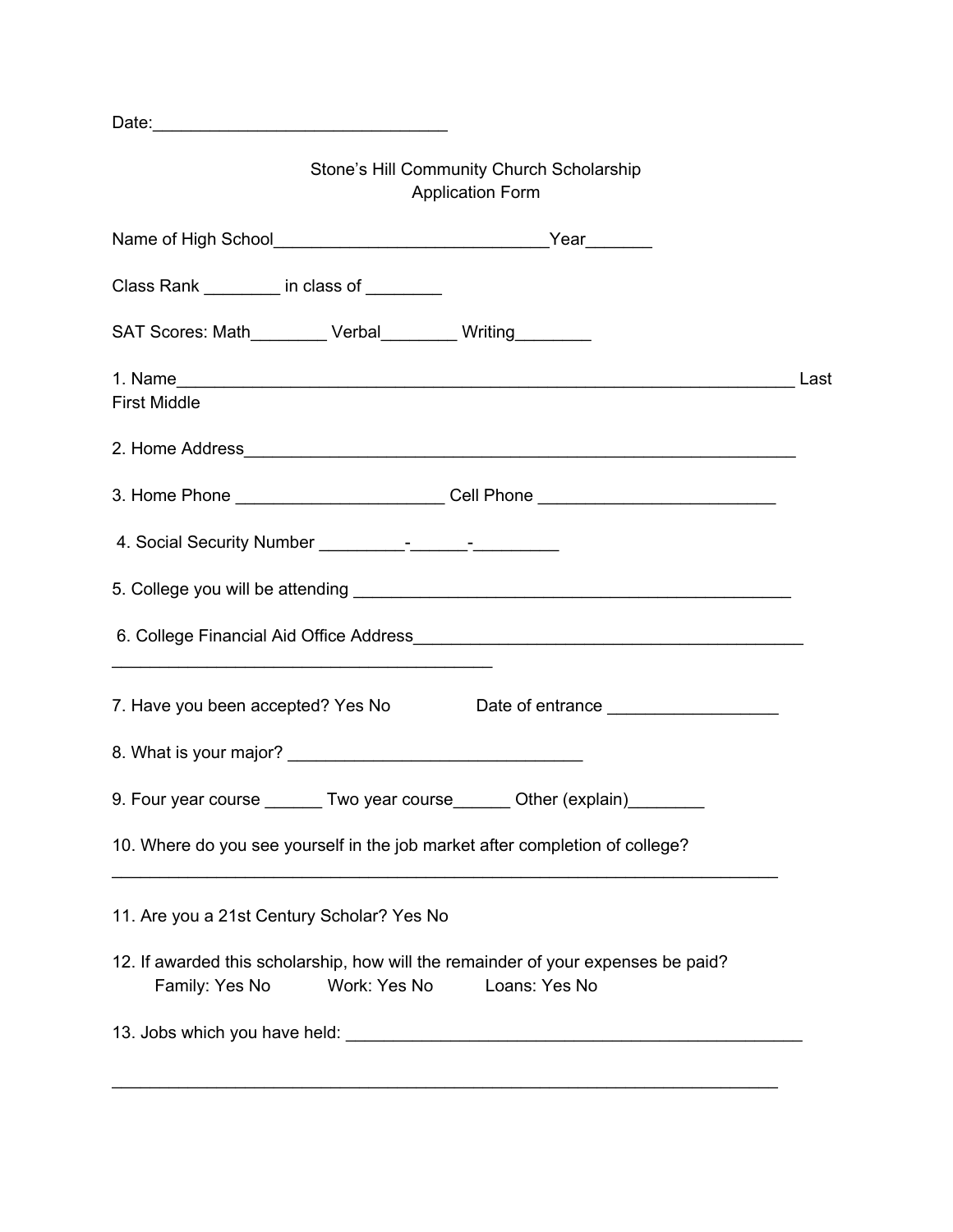14. Have you applied for other scholarships?

15. Are you married? Y N Is your spouse a full-time or part-time student? Y N

16. If parents are divorced or separated, with whom do you make your home: \_\_\_\_\_\_\_\_\_\_\_\_

17. Will you live with parents during the college year? Y N During summer? Y N

18. List your major extracurricular activities during high school: (sports, theater, music, clubs, offices held, etc.) **with a set of the set of the set of the set of the set of the set of the set of the set of the set of the set of the set of the set of the set of the set of the set of the set of the set of the set of** 

\_\_\_\_\_\_\_\_\_\_\_\_\_\_\_\_\_\_\_\_\_\_\_\_\_\_\_\_\_\_\_\_\_\_\_\_\_\_\_\_\_\_\_\_\_\_\_\_\_\_\_\_\_\_\_\_\_\_\_\_\_\_\_\_\_\_\_\_\_\_

\_\_\_\_\_\_\_\_\_\_\_\_\_\_\_\_\_\_\_\_\_\_\_\_\_\_\_\_\_\_\_\_\_\_\_\_\_\_\_\_\_\_\_\_\_\_\_\_\_\_\_\_\_\_\_\_\_\_\_\_\_\_\_\_\_\_\_\_\_\_

19. Estimated expenses and resources for the college academic year.

| <b>Expenses</b>     | <b>Resources</b>                                             |
|---------------------|--------------------------------------------------------------|
| Tuition             | Savings                                                      |
| Room and Board      | Aid from parents                                             |
| Books, travel, etc. | Aid from other sources                                       |
| <b>TOTAL:</b>       | Loans                                                        |
|                     | Earnings from School (if applies)                            |
|                     | TOTAL                                                        |
|                     | Student Signature <b>Student Signature Student Signature</b> |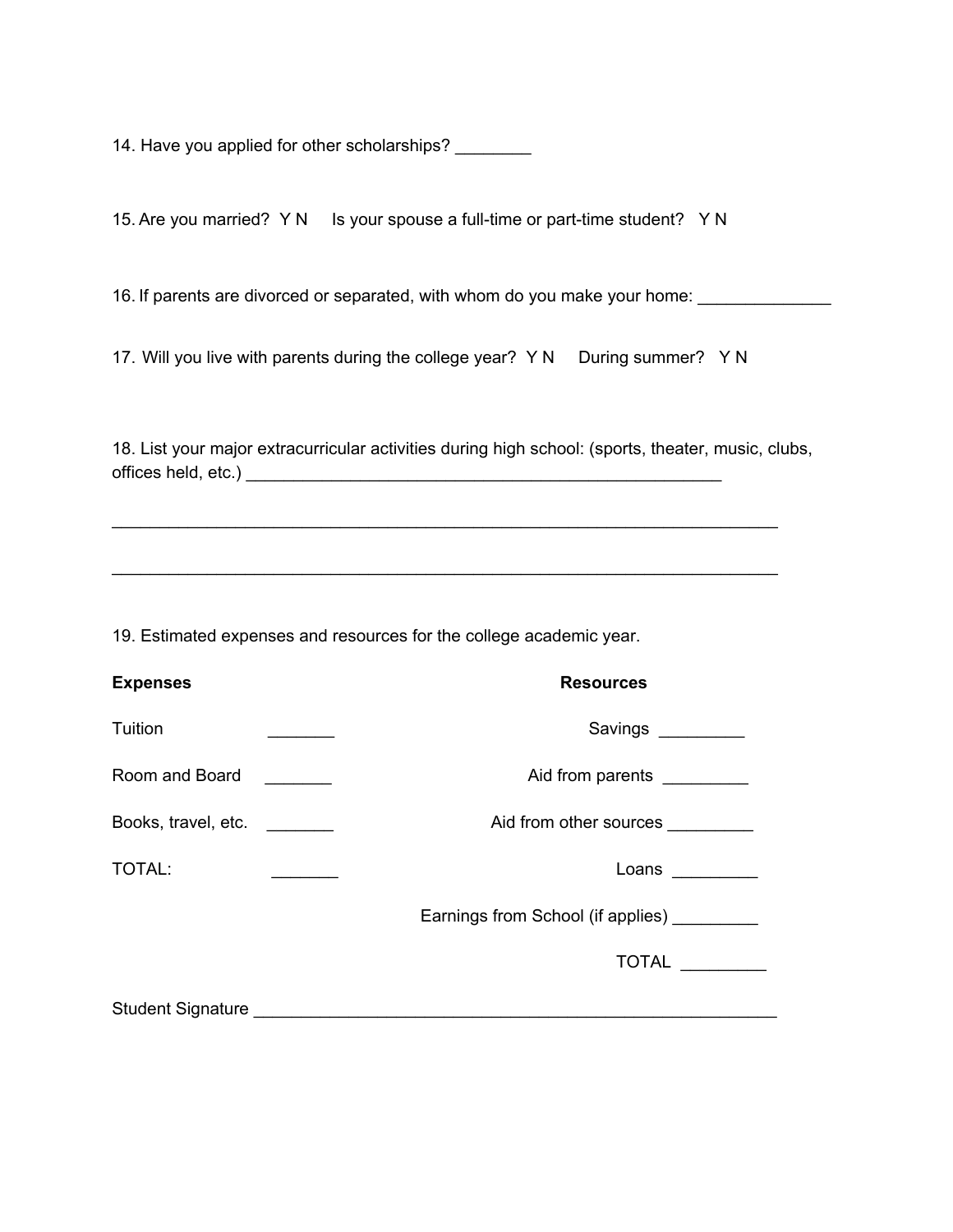PARENTS' FINANCIAL STATEMENT (Note: If student is financially independent of parents, complete this section for self and spouse, if applicable.)

1. PARENTAL EMPLOYMENT (parents with whom you reside)

| Job or                                         | <u> 2000 - Paris Alexandria de Carlos III e a contra a contra de la contra de la contra de la contra de la contra</u><br>Job or |  |  |  |  |  |
|------------------------------------------------|---------------------------------------------------------------------------------------------------------------------------------|--|--|--|--|--|
| 2. PARENTAL ANNUAL INCOME Previous Tax Year 20 |                                                                                                                                 |  |  |  |  |  |
|                                                |                                                                                                                                 |  |  |  |  |  |
|                                                |                                                                                                                                 |  |  |  |  |  |
| C. Other income or benefits such as:           |                                                                                                                                 |  |  |  |  |  |
| <b>Social Security</b>                         | <u> 1989 - Johann Barn, fransk politik amerikansk politik (</u>                                                                 |  |  |  |  |  |
|                                                |                                                                                                                                 |  |  |  |  |  |
|                                                |                                                                                                                                 |  |  |  |  |  |
| Other (list)                                   | <u> 1989 - Johann Stein, mars et al. 1989 - Anna ann an t-</u>                                                                  |  |  |  |  |  |
| D. TOTAL INCOME _____________________          |                                                                                                                                 |  |  |  |  |  |
|                                                | 3. DIVORCED OR SEPARATED PARENTS (To be Completed by parent filing this form)                                                   |  |  |  |  |  |
|                                                | Divorced _______ Legally Separated _______ Separated - no court action _______                                                  |  |  |  |  |  |
|                                                | If parents divorced or separated, with whom does the student make their home? __________                                        |  |  |  |  |  |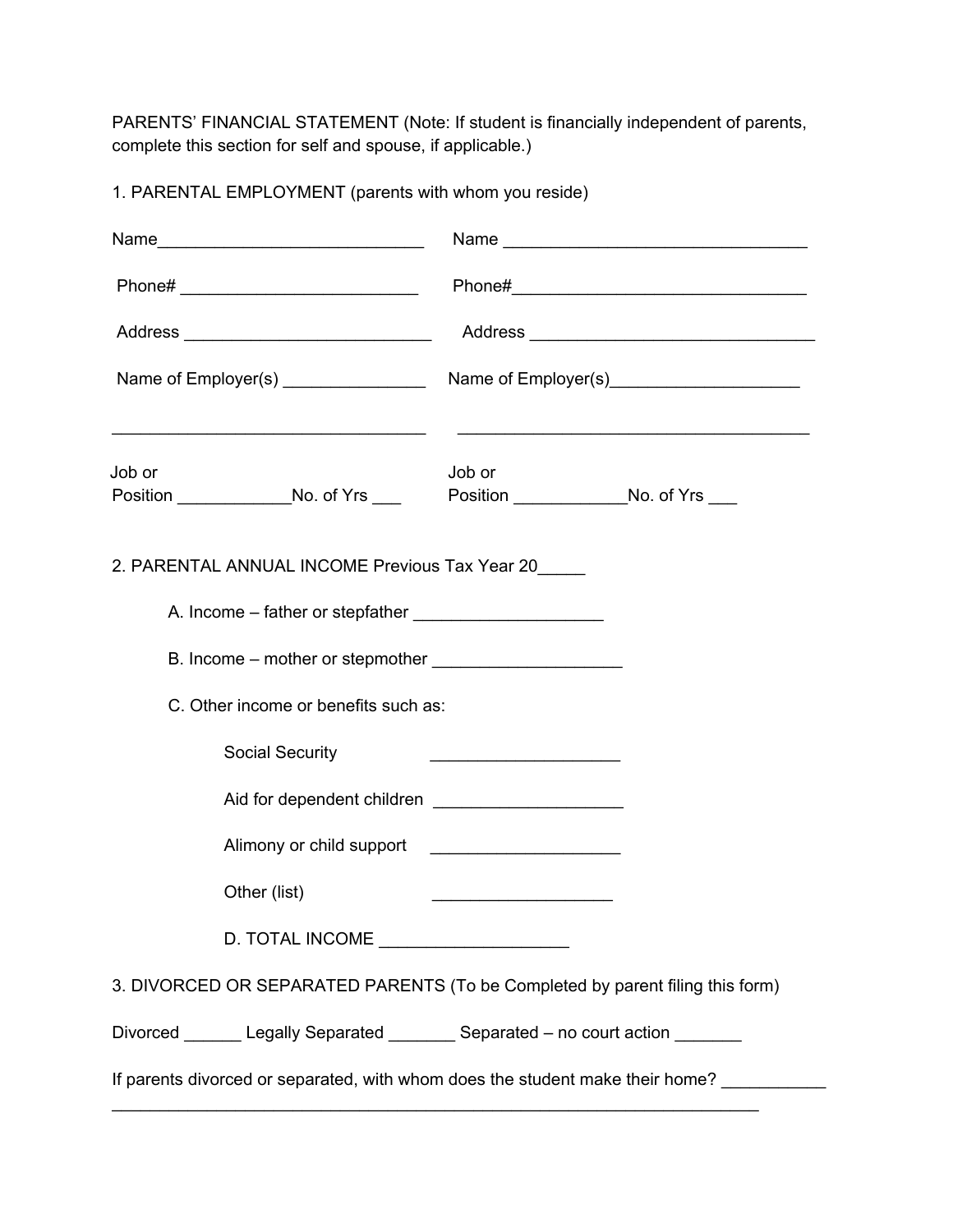## PARENT SIGNATURES Father/Stepfather \_\_\_\_\_\_\_\_\_\_\_\_\_\_\_\_\_\_\_\_\_\_\_\_\_\_\_\_\_\_\_\_\_\_\_

Date\_\_\_\_\_\_\_\_\_\_\_\_\_\_\_\_\_\_

Mother/Stepmother \_\_\_\_\_\_\_\_\_\_\_\_\_\_\_\_\_\_\_\_\_\_\_\_\_\_\_\_\_\_\_\_\_\_

Date\_\_\_\_\_\_\_\_\_\_\_\_\_\_\_\_\_\_

#### 4. CHILDREN OF PARENTS Name Currently Claimed

| Name |           | Currently<br>in<br>College | Claimed as<br>Dependent<br>For Taxes |
|------|-----------|----------------------------|--------------------------------------|
| Name | Age Level | Y/N                        | Y/N                                  |
|      |           |                            |                                      |
|      |           |                            |                                      |
|      |           |                            |                                      |
|      |           |                            |                                      |
|      |           |                            |                                      |
|      |           |                            |                                      |
|      |           |                            |                                      |

# 5. OTHER DEPENDENTS OF PARENTS CLAIMED FOR TAX PURPOSES

\_\_\_\_\_\_\_\_\_\_\_\_\_\_\_\_\_\_\_\_\_\_\_\_\_\_\_\_\_\_ \_\_\_\_\_ \_\_\_\_\_\_\_\_\_\_\_\_\_\_\_\_

Name \_\_\_\_\_\_\_\_\_\_\_\_\_\_\_\_\_\_\_\_\_\_\_\_\_\_\_\_\_\_ Age \_\_\_\_\_ Relationship \_\_\_\_\_\_\_\_\_\_\_\_\_\_\_\_

 $\overline{\phantom{a}}$  , where  $\overline{\phantom{a}}$  , where  $\overline{\phantom{a}}$ 

6. PARENTAL SPECIAL CIRCUMSTANCES (List here any special circumstances which you feel affect your ability to provide financial aid for your child's education.)

\_\_\_\_\_\_\_\_\_\_\_\_\_\_\_\_\_\_\_\_\_\_\_\_\_\_\_\_\_\_\_\_\_\_\_\_\_\_\_\_\_\_\_\_\_\_\_\_\_\_\_\_\_\_\_\_\_\_\_\_\_\_\_\_\_\_\_\_\_\_\_\_\_\_\_\_

\_\_\_\_\_\_\_\_\_\_\_\_\_\_\_\_\_\_\_\_\_\_\_\_\_\_\_\_\_\_\_\_\_\_\_\_\_\_\_\_\_\_\_\_\_\_\_\_\_\_\_\_\_\_\_\_\_\_\_\_\_\_\_\_\_\_\_\_\_\_\_\_\_\_\_\_

\_\_\_\_\_\_\_\_\_\_\_\_\_\_\_\_\_\_\_\_\_\_\_\_\_\_\_\_\_\_\_\_\_\_\_\_\_\_\_\_\_\_\_\_\_\_\_\_\_\_\_\_\_\_\_\_\_\_\_\_\_\_\_\_\_\_\_\_\_\_\_\_\_\_\_\_